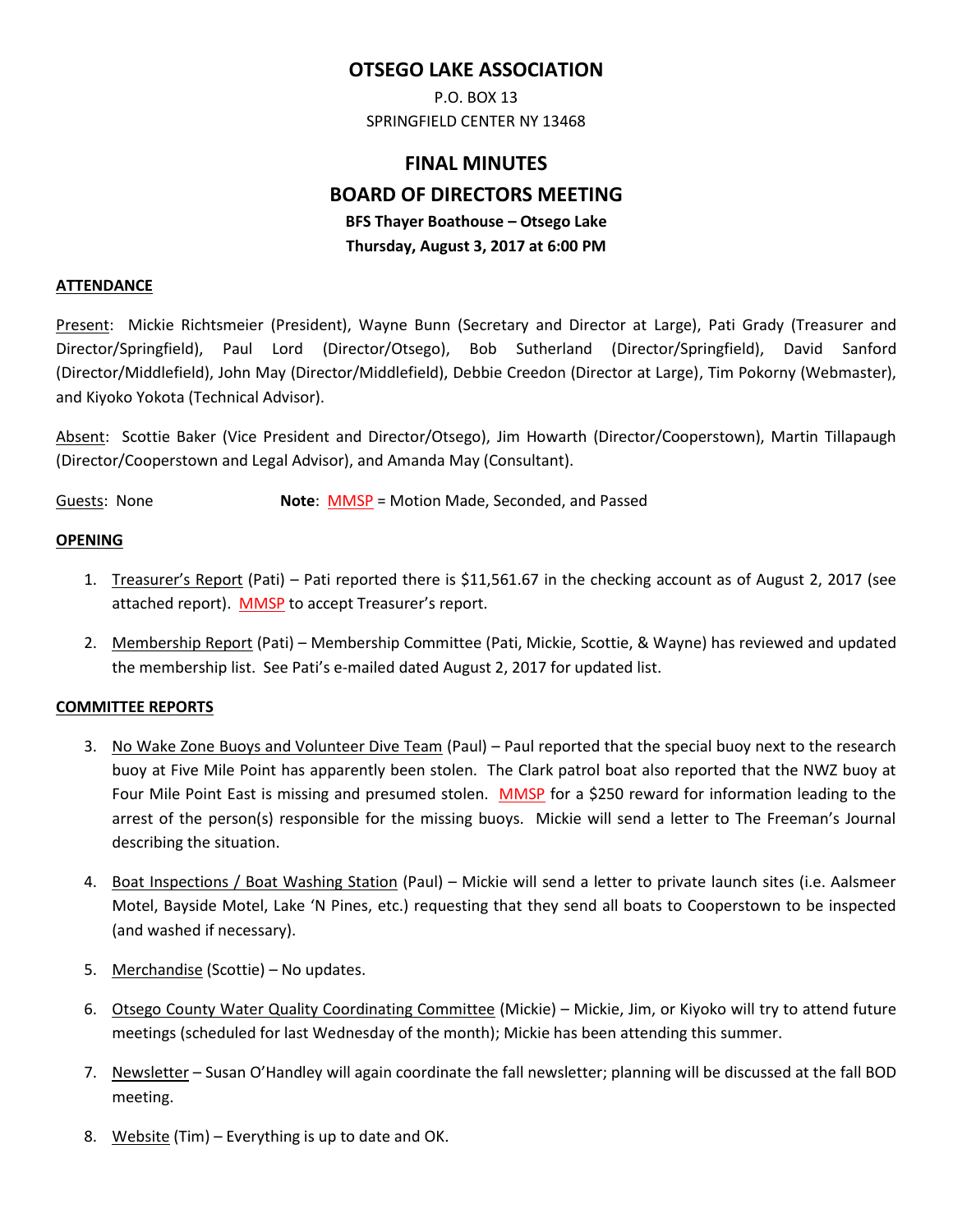- 9. Coordination with Other Organizations: OCCA, Otsego 2000, and OLT (Board) Mickie will continue to work with these organizations; need to mention Otsego 2000 in OLA fall newsletter regarding their future funding for the boat washing station.
- 10. Boat Parade (Wayne) Fourth Annual "We Love Our Lake" Boat Parade was held on Monday, July 3<sup>rd</sup> at 3:00 PM starting at Three Mile Point; it was another great event with good weather; approximately 25 boats participated; the five winners (no specific categories) with photos are noted on the OLA website; Wayne thanked the BFS via e-mail for our use of their barge as the lead boat and judging stand; some new people have volunteered to serve on the boat parade committee next year.
- 11. Annual Meeting (Bob) Scheduled for Saturday, August 12 at Glimmerglass (Opera) Festival pavilion; main topics will be the history of theater productions in the Springfield area including Kingsley's house (Swanswick) and Duke's Oak summer theater plus the history of the Goodyear Swamp (with a video prepared by the Lake and Valley Garden Club) and the boardwalk restoration project; BFS will set up various displays to educate members about their programs and boat washing equipment; Tim will arrange for refreshments; Pati will submit a press release to various media outlets; Debbie will arrange for items for the silent auction; opera personnel will set up the tables, chairs, screen, and microphone on Friday evening; Lake Citizen Award will be presented to Dr. Bill Harman for his 50 years of research on Otsego Lake; Wayne will prepare and present the award; MMSP for a \$1,000 pledge for the Goodyear Swamp boardwalk restoration project to be paid during construction and noted as a line item in the budget until that time; Mickie will announce the pledge during the annual meeting.

## **OLD BUSINESS**

- 12. OLA Thank You Notes (Mickie) Mickie, Pati, Scottie, and Wayne developed a Thank You note to be given to anyone who joins, renews, or contributes to OLA; notes have been printed and will be given out at the annual meeting.
- 13. Water Quality Monitoring Buoy at Five Mile Point (Kiyoko) Kiyoko and Paul, with the assistance of Sarah at the BFS, worked hard over the past couple of weeks to set up and install the new buoy in the lake; it is now working and transmitting data as designed; the BOD boarded the BFS barge during the meeting and went out to inspect the new buoy; all were impressed.
- 14. Update on Hickory Grove Project (Mickie) A law suit filed by area residents against the Town of Otsego Town Board and the Town's Code Enforcement Officer regarding approval of this project has been dismissed by the Supreme Court in Cooperstown.
- 15. Update on Sediment Run-Off at Bissell Property (Scottie) Sediment continues to run off into the lake from the Bissell property; NYSDEC does not seem to have any interest in the situation although Paul has mentioned to them about the impact to the fish and the spawning area; John will address the situation.

#### **NEW BUSINESS**

16. Slate of Officers for Annual Meeting – The following Officers are up for election in 2017: President (Mickie), Director/Otsego (Scottie), Director/Middlefield (John), Director/Springfield (Pati), and Director/Cooperstown (Martin); all current Officers up for election have agreed to serve again and will be placed in nomination at the annual meeting; prior to the BOD meeting, Scottie sent an e-mail to the Board members in which she explained how she and Mickie had worked out an arrangement whereby each would become Co-President and that they would share the job responsibilities for at least one year; an amendment to the By-Laws for this change will be